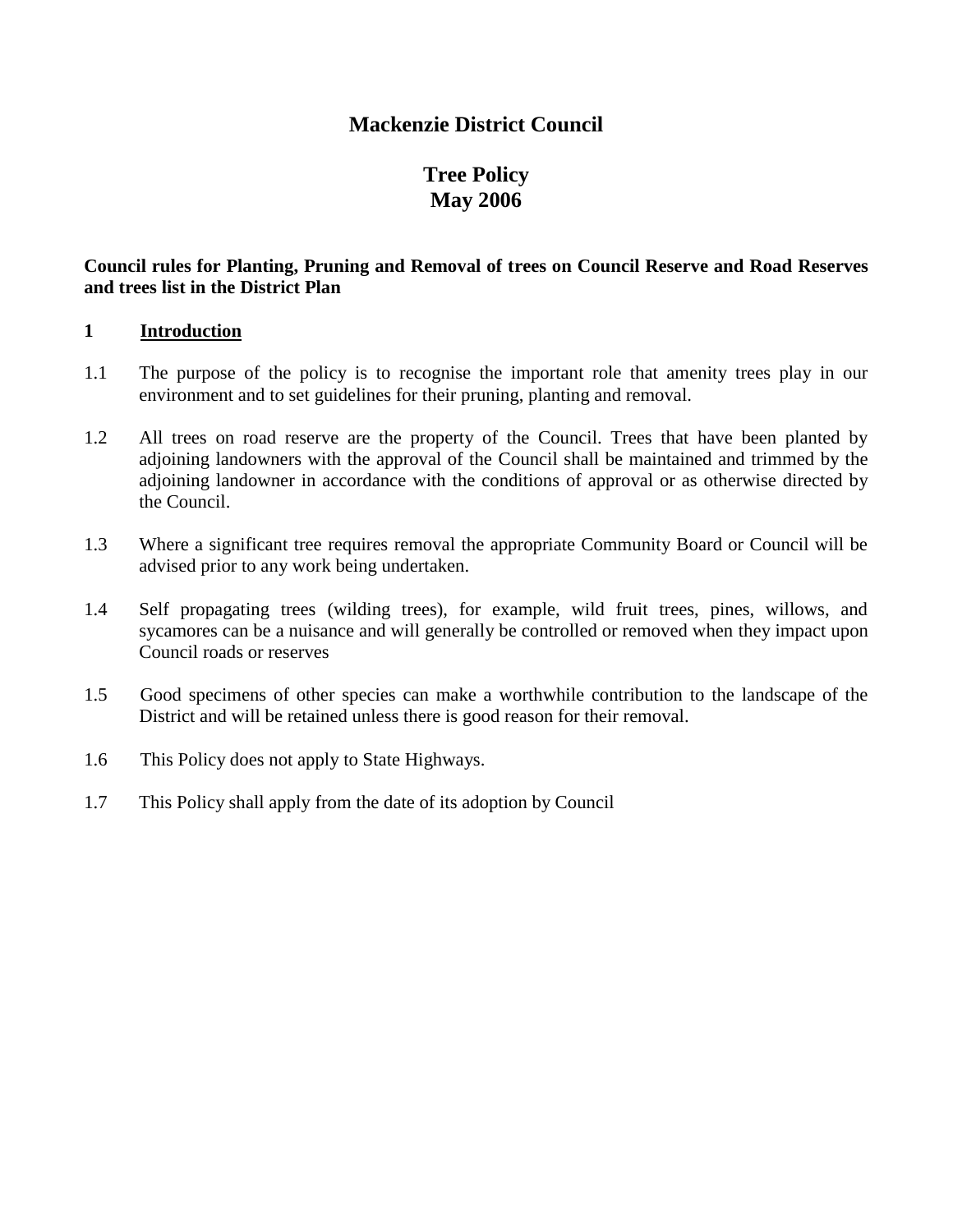## **2 Law**

2.1 Local Government Act 1974. 316. - Property in Roads

*(1) Subject to section 318 of this Act, all roads and the soil thereof, and all materials of which they are composed, shall by force of this section vest in fee simple in the council of the district in which they are situated. There shall also vest in the council all materials placed or laid on any road in order to be used for the purposes thereof.*

#### 2.2 Local Government Act 1974. Section 357 - Damage to Roads *Every person commits an offence who, not being authorised by the Council, or by or under any Act, - (a) Encroaches on a road by making or erecting any building, fence, ditch or other obstacle or work of any kind upon, over, or under the road, or by planting any tree or shrub thereon.*

- 2.3 The Council has significant powers under the Local Government Act 1974 and Public Works Act 1981 to order the cutting down, lowering or trimming of trees on, overhanging or adjacent to road reserves.
- 2.4 The Property Law Act 1975 says that owners are responsible for any nuisance or damage their trees cause to neighbours

#### 2.5 Electricity (Hazards from Trees) Regulations 2003

The purpose of these regulations is to protect the security of the supply of electricity, and the safety of the public by:

(a) prescribing distances from electrical conductors within which trees must not encroach; and

(b) setting rules about who has responsibility for cutting or trimming trees that encroach on electrical conductors; and

(c) assigning liability if those rules are breached; and

(d) providing an arbitration system to resolve disputes between works owners and tree owners about the operation of these regulations.

#### **3.0 Principles Governing the Pruning and Removal of Trees on Roads and Reserves**

## **3.1 Pruning**

Trees on Council reserves will be pruned in accordance with the Council's policy, generally to:

- Abate a nuisance
- Ensure the trees do not create a hazard for traffic or pedestrians
- Prevent or mitigate damage to pipes or power lines
- Manage risk with larger ageing trees
- Meet the specification for the removal of inappropriate tree species
- Meet any obligations Council has as a good neighbour
- Prevent or stop damage to Council and private assets
- Maintain specified clearances over roads, driveways and around street and traffic lights and power wires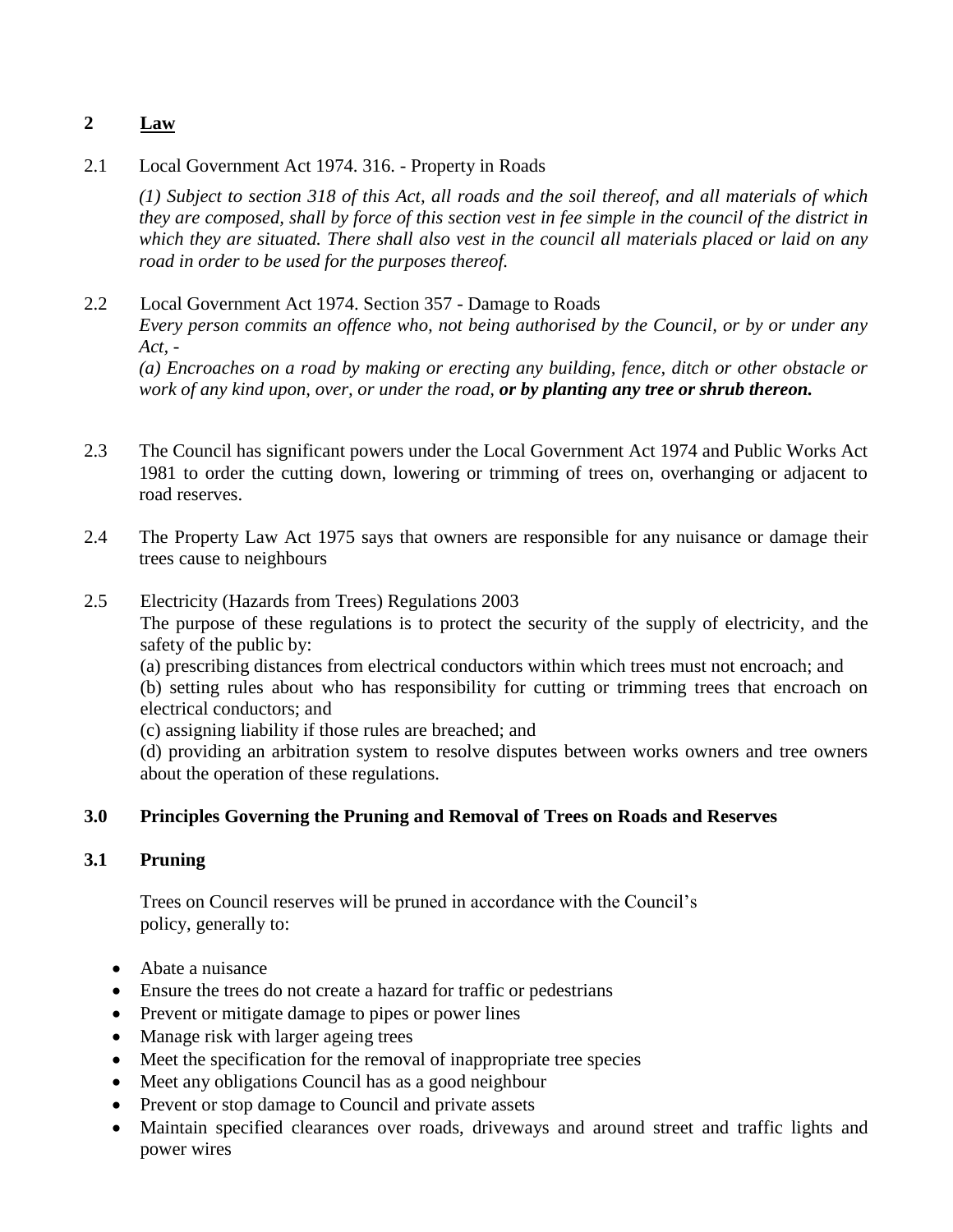To preserve significant public viewing corridors as seen from the road or footpath

## **3.2 Tree topping**

As a rule Council will not 'top trees', i.e. reduce their height. In exceptional circumstances crown reduction may be considered when:

- Tree topping or regular height reduction has been carried out on a particular tree in the past and other management options are not considered sensible.
- For the clearance of high voltage services or to meet other statutory requirements
- If the tree or trees form part of a formally planted and maintained hedge
- Where the Council has no specific interest in the future maintenance of the tree or trees

## **3.3 Tree Removal**

- Trees will not generally be removed to maintain private views, remove shading or for the control of leaf litter.
- Trees that are dead, dying, or storm damaged will be removed as a priority.
- Tree removal may be undertaken where significant public views from the road and footpath are compromised.
- Tree removal may be undertaken to eliminate an ice hazard where trees shade the road.

There is a small range of tree species that will be proactively removed due to the following factors:

- rapid growth rates
- eventual large size of the tree (in relation to the site)
- prolific at self-seeding
- pose a major risk when ageing
- often colonise or grow on inappropriate sites
- considered a pest plant

#### **4.0 Cost recovery for Discretionary Work, Storm Damage and Potential Hazards**

Where Council agrees that a tree is blocking a view, or shading a property by the occupier of the property and Council carries out work on the tree the following criteria will apply to cost recovery for the work:

#### **4.1 Full cost recovery**

Re-instatement of views where this is considered to be work of a discretionary nature. Mitigating the effects of shading where this is considered to be work of a discretionary nature. **Cost recovery, will be agreed to by both parties before work commences.**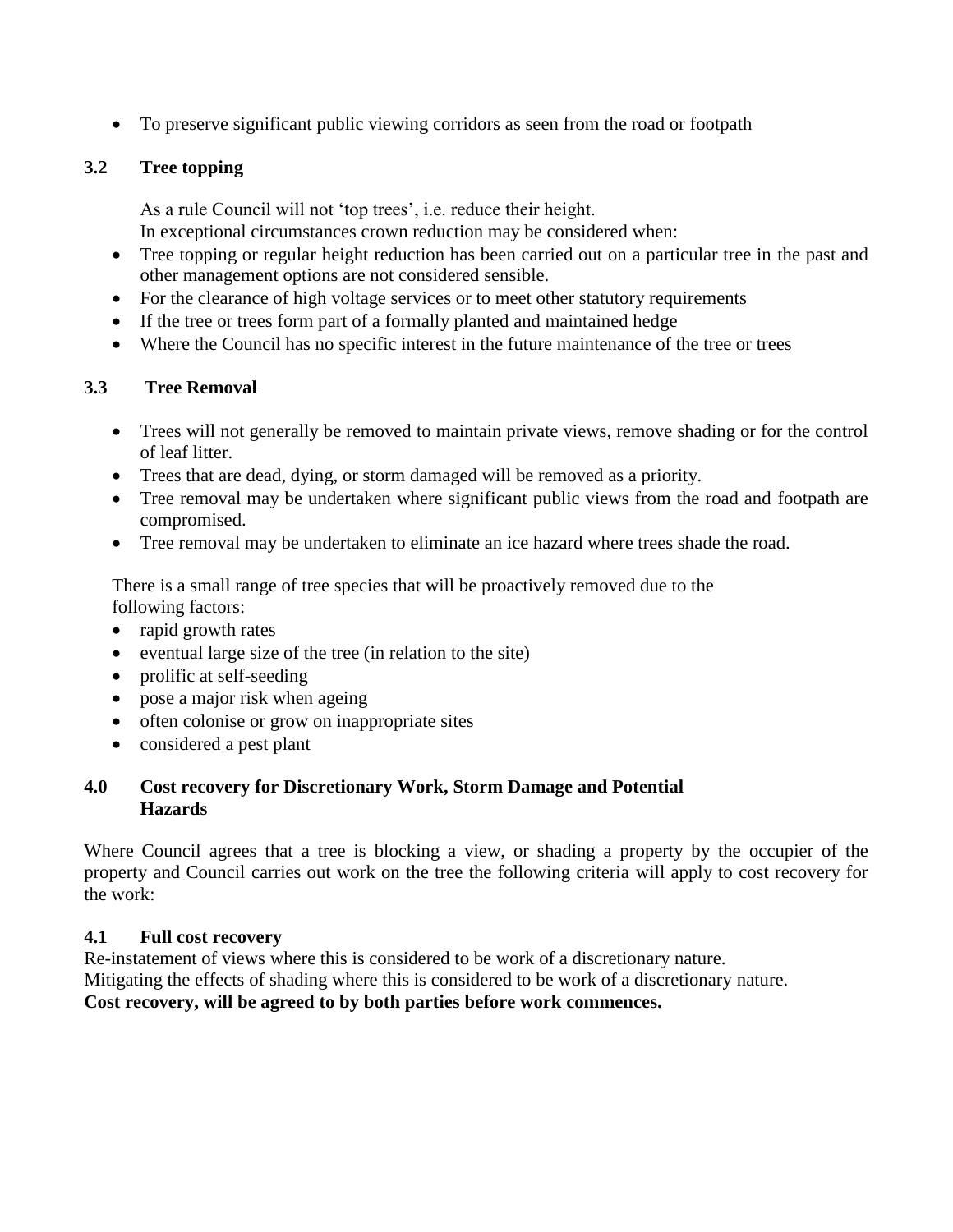#### **4.2 No cost recovery**

Essential work to mitigate an actual or potential hazard.

#### **4.3 Ability to waive cost recovery**

Council will consider the following factors when exercising discretion in relation to cost recovery, or the requirement to mitigate a nuisance:

- the level of direct benefit to the applicant or Council as a result of the work
- the priority or the need for the work.
- The need for assistance as determined by the Community Board or Council

#### **4.4 Replacement Planting**

Where the work is of a discretionary nature and cost recovery is appropriate, Council may also require an additional contribution for replacement planting. Replacement of trees by the applicant will not generally be considered due to the ongoing maintenance requirement.

#### **5.0 Tree management**

#### **5.1 Shading and re-instatement of views**

Council will be a 'good neighbour' and will assess Council owned trees, and undertake work to mitigate a nuisance as defined by The Property Law Act 1975 in response to requests from the occupiers of properties that are affected by trees on reserves. The cost of the work will be recovered in accordance with this policy.

The following factors determine the *significance* of the issue and will be considered when making decisions on requests for work on trees from the public or a landowner/occupier:

- The wider community's interests in the maintenance of an aesthetically pleasing environment.
- The value of the tree as a public amenity, including the ability to provide shelter from wind,
- The likely effect (if any) of the removal or trimming on ground stability or the stability of other trees.
- The historical, cultural, botanical or scientific significance (if any) of the tree.
- The length of time the property owner has resided in the property. Often the applicant has recently purchased the property and was aware of the trees at the time of purchase.

Council will give full consideration to residents' concerns

#### **5.2 Overhead Wires**

Electricity (Hazards from Trees) Regulations 2003 define the requirements for works associated with trees and overhead power wires. However, as the owner of these trees, Council will deal with requests for line clearance on an individual basis.

The permission of Council must be obtained in advance of carrying out any pruning or removal of trees to clear overhead wires from Council land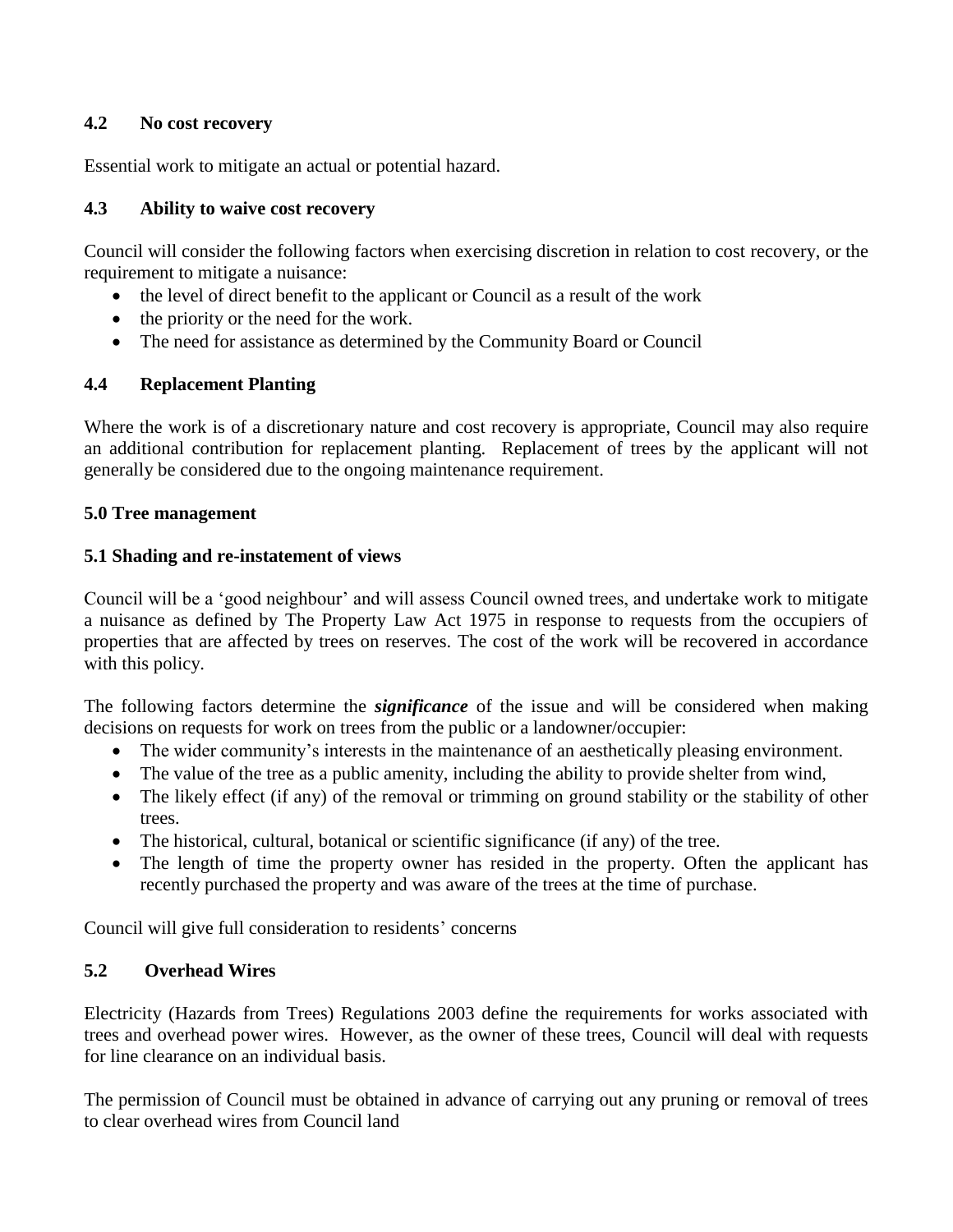## **5.3 Clearance and Repair of Drains**

Where a significant tree is blocking a drain on reserve, the tree takes precedence. For trees that are not significant trees, the drainage infrastructure will take precedence**.** Where a significant tree is blocking a drain the general practice will be to move and relay the drain.

Cost recovery will be at the discretion of Council.

In general there will be no cost recovery for:

- repairs to private drains on reserve (i.e. laterals from private properties to the mains),
- work on private property with the agreement of the property owner, if the fault originated from a Council tree, and
- work where a tree on private property is damaging a public main (percentage of public mains are on private property).

Note: Council does not accept liability for damage by tree roots to drives and pathways where these cross reserves.

## **5.4 Removal of Large Ageing Trees**

Where Council considers large trees to be inappropriate or high risk, the trees will be added to a list of larger trees for removal and prioritised by their level of risk.

Assessment criteria:

- $\bullet$  the condition of the trees.
- previous failure history,
- the potential damage or target if the tree was to fail, the tree species and
- topography or other factors specific to the site.

#### **5.5 Storms and Clearance of Trees**

The main priority during storms is to keep roads clear and open. Private access ways and drives are generally given a lower priority.

Private trees will be cleared from roads but the cost of the work will be recovered from the tree owner. **Cost must be agreed to before work is commenced.** 

#### **6.0 Planting of Trees on Road Verge**

- 6.1 Only plantings that offer some aesthetic value will be considered. Self propagating species will not be permitted. Private individuals must consult with Council before any planting is done.
- 6.2 To avoid winter shading of the road, plantings will generally only be permitted on the southern side of sections of roads aligned north-west to south-east through to south-west to north-east.
- 6.3 The applicant shall contact all utility providers to determine the presence and location of underground and overhead services, (for example; power, telephone, water) and also land survey marks. The applicant shall be responsible for any damage done to underground and overhead services and survey marks.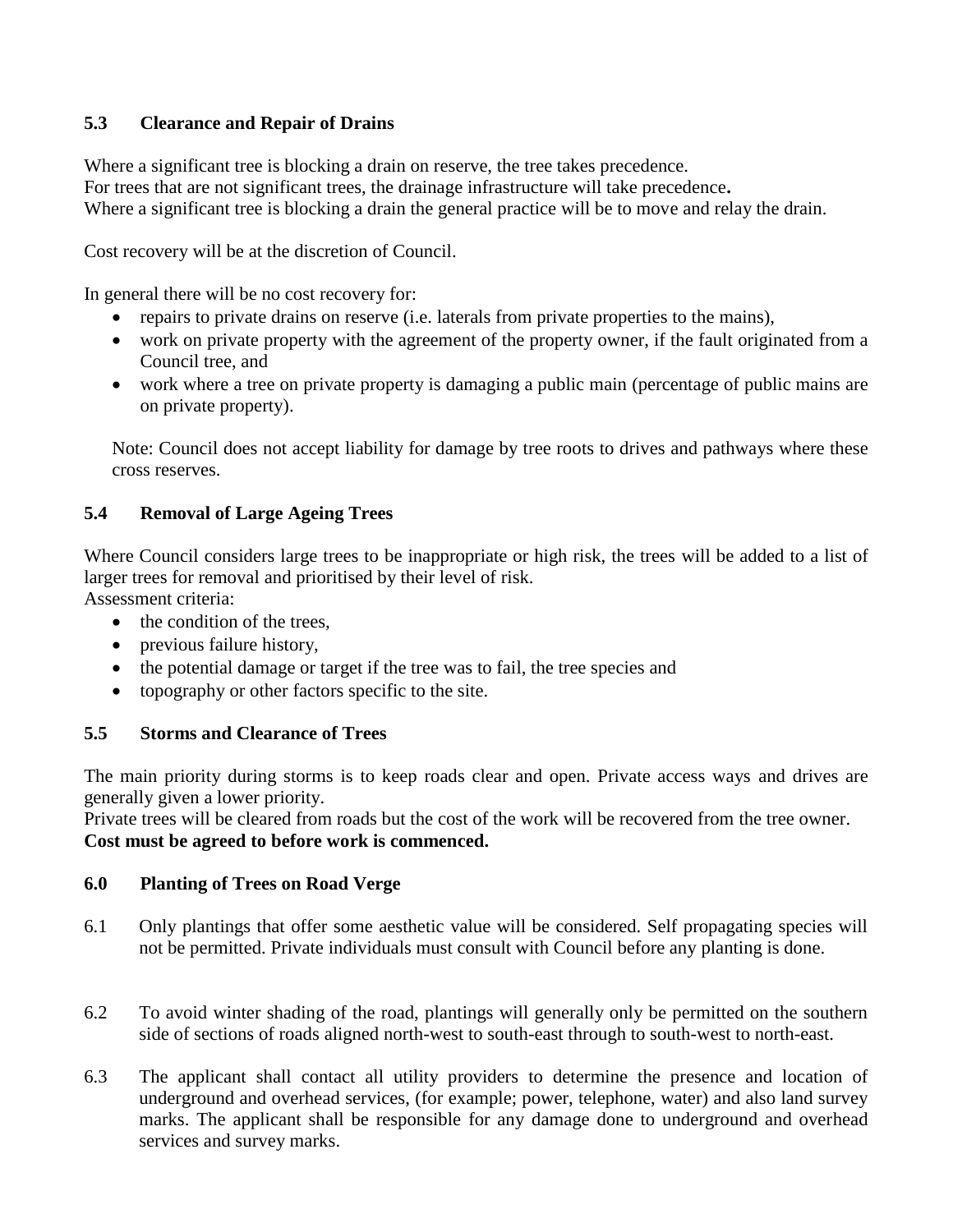Note: Network South advises that trees must be trimmed when they come within a 4m vertical separation distance from power wires. If they become too close to the wires they will be trimmed by the network operator, at the applicants cost.

- 6.4 All plantings shall be a minimum of 5.0m from the road edge.
- 6.5 Plantings shall be of species with a mature height not exceeding 5.0m, and shall be spaced not closer than 5.0m apart.
- 6.6 Issues including, but not limited to, sight distance, distance from existing access ways, drainage, known safety concerns, and possible road upgrade plans shall be considered by the Council when considering applications.

#### **7.0 Trees on Neighbouring Property that Causes a Nuisance**

- 7.1 Trees on adjacent private property may be ordered by the Council to be cut down, lowered, or trimmed when they overhang or overshadow a road/footpath to such an extent that they cause damage to the road/footpath or obstruct use of the road/footpath or obstruct the maintenance of the road/footpath.
- 7.2 When planting trees within 5 metres of Council property e.g. road verge or footpaths, Section 7.1 should be considered. If in doubt, a Council staff member should be asked to give guidance of the type of tree to be planted and the distance the tree is to be planted from adjoining boundaries e.g. road verges or footpaths,

#### **8.0 Heritage trees**

Council's District Plan identifies and provides protection for heritage trees, specimen trees or groups of trees.

Specifically, the plan decrees the following to be discretionary activities unless they are conducted in accordance of an approved management plan

- $\triangleright$  the removal of any protected tree;
- $\triangleright$  the significant trimming of any protected tree;
- $\triangleright$  the construction of any building or laying of any underground or overhead services with 5m of any protected tree;
- $\triangleright$  paving within 0.5 metres of the base of any protected tree.

These provisions apply to protected trees regardless of whether they are on private or public land.

#### **Attachments:**

- Protected Trees Schedule From The District Plan
- District Plan, Appendix O Other Significant Trees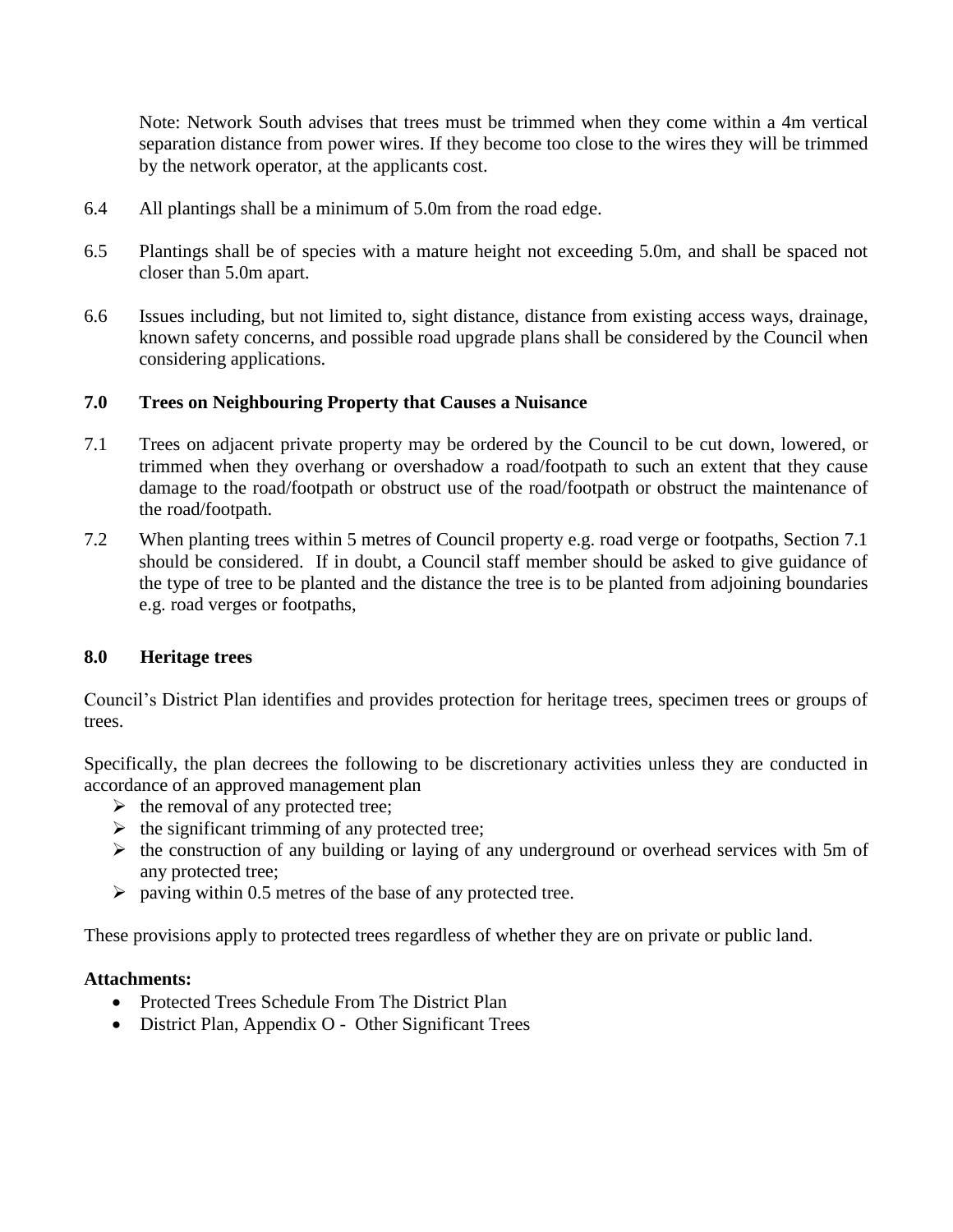# **Protected Trees Schedule**

| DP number &<br>(Map) No. | <b>Species</b>                                                                                                                       | Legal description / Location                                                                                                           |
|--------------------------|--------------------------------------------------------------------------------------------------------------------------------------|----------------------------------------------------------------------------------------------------------------------------------------|
| 1(31)                    | Populus deltoides (Poplar)                                                                                                           | Lot 2 DP 70690, Robs Hut, Skipton                                                                                                      |
| 5A (31)                  | Podocarpus<br>Populus<br>(Totara);<br>totara<br>deltoides (Poplar)                                                                   | Pt RS 40886, Pioneer Park                                                                                                              |
| 17A (49)                 | Fraxinus excelsior (English Ash); Ulmus<br>(English<br>$E(m)$ ;<br>Malus<br>procera<br>spp<br>(Ornamental Apple); Ulmus pumila (Elm) | Lot 1 DP 44482, Albury War Memorial                                                                                                    |
| 19(41)                   | Quercus coccinea (Scarlet Oak)                                                                                                       | Sec 35 SO 1523, Mona Vale School<br>Domain                                                                                             |
| 33 (48)                  | Quercus robur x petraea (Hybrid Oak);<br>Ouercus acutissima (Sawtooth Oak)                                                           | RES 4014, McLean Park                                                                                                                  |
| 34 (48)                  | wallichiana<br>Pinus<br>(Bhutan<br>Pine);<br>Chamaecyparis nootkatensis (Alaska Cedar)                                               | Pt RS 19490, Fairlie Cemetery                                                                                                          |
| 35 (47)                  | Picea likiangensis (Likiang Spruce)                                                                                                  | RS 40929, Fairlie Village Green                                                                                                        |
| 36 (47)                  | Ouercus robur (Oak)                                                                                                                  | Corner of Frayne Street and Kirke Street,<br>Fairlie                                                                                   |
| 37 (47)                  | Quercus robur (Oak)                                                                                                                  | Pt RS 22444, School Road, Athletic Park                                                                                                |
| 39 (31)                  | Ulmus procera (Golden Elm)                                                                                                           | Pt RS 18193, SH 8, Eversley                                                                                                            |
| 41 (26)                  | Cedrus deodara (Dedoar Cedar)                                                                                                        | RS 36290B. Ashwick Flat Road                                                                                                           |
| 42 (25)                  | Pinus coulteri (Big Cone Pine)                                                                                                       | Lot 5 DP 49913, cnr Monument and Seddon<br>Roads                                                                                       |
| 47 (47)                  | Fagus sylvatica 'Purpurea' (Copper Beech)                                                                                            | RS 40930, Fairlie Village Green                                                                                                        |
| 52 (46)                  | Ouercus robur (Oak)                                                                                                                  | Road verge Burkes Pass, adjacent to Lot 3<br><b>DP735</b>                                                                              |
| 59 (18)                  | Pinus coulterii (Big Cone Pine) (Several)                                                                                            | Lake Tekapo Island                                                                                                                     |
| 66 (25)                  | Ouercus robur (Oak)                                                                                                                  | RES 1845. Woodburn, Kimbell                                                                                                            |
| 68 (44)                  | Pinus, Sequoiadendron<br>giganteum(Wellingtonia), & Cedars,<br>Spanish Fir                                                           | Tekapo Road Reserve, Sealy Street, Lake<br>Tekapo                                                                                      |
| 70 (47)                  | Pin Oak                                                                                                                              | <b>Fairlie Village Green</b>                                                                                                           |
| 71 (31, 47, 18)          | Various                                                                                                                              | Fairlie<br>(from<br>the<br>Peace Avenue trees<br>intersection of Cricklewood Road & SH8 to<br>the intersection of Stoneleigh Rd & SH8) |

Mackenzie District Plan

 $\overline{a}$ 

 $\hat{\boldsymbol{\beta}}$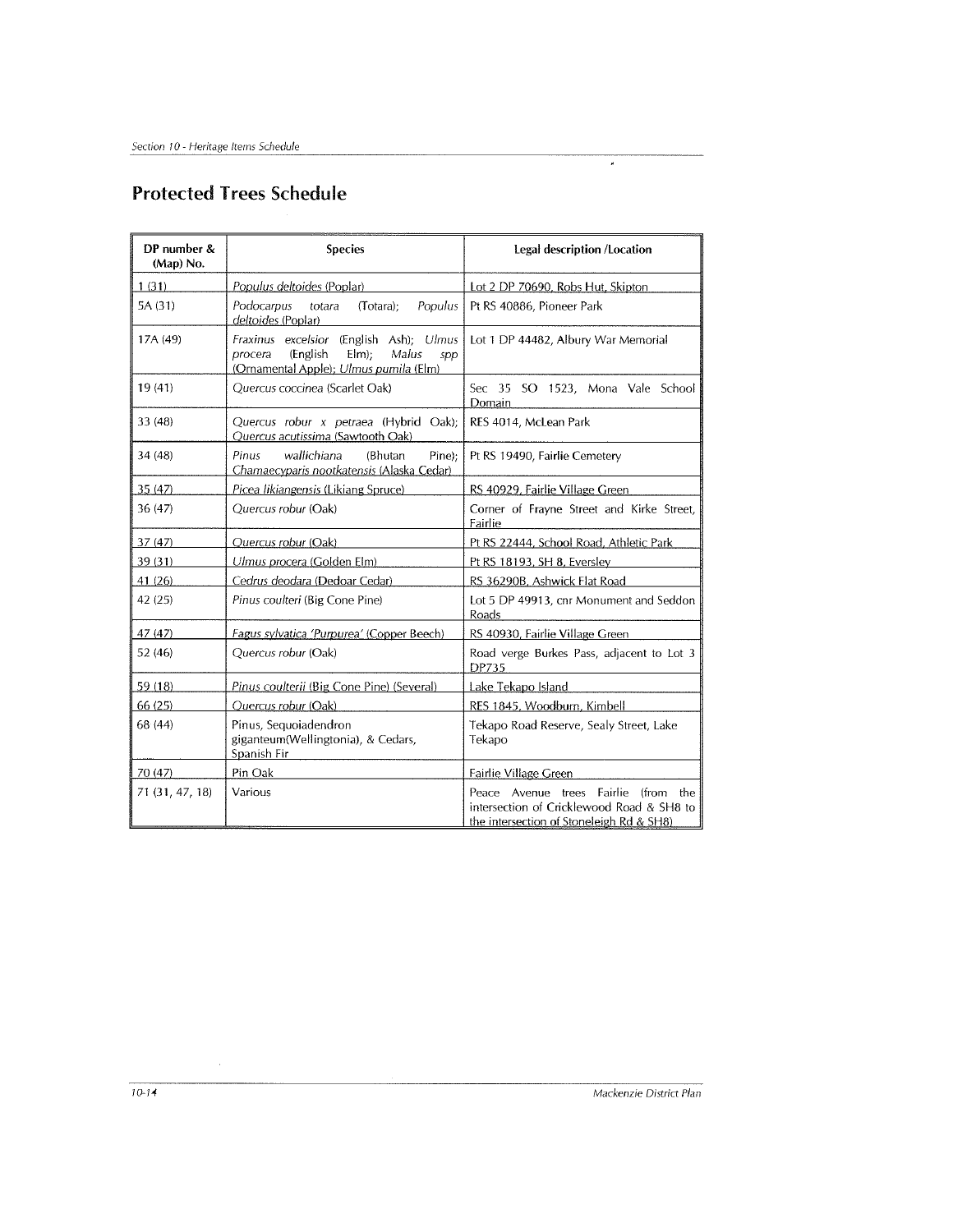$\mathfrak{g}$ 

# **APPENDIX O - OTHER TREES OF INTEREST**

The following trees identified in a survey of the Mackenzie District in 1995/96 are included in the District Plan for information purposes. These trees are not formally protected by the District Plan, however they are considered to be notable because of their history, rarity, amenity or size. (The survey of trees has not been completed for the whole district at the time of preparing this District Plan).

| DP number | <b>Species</b>                                                                                                                                                                                       | Legal description/Location                     |
|-----------|------------------------------------------------------------------------------------------------------------------------------------------------------------------------------------------------------|------------------------------------------------|
| 1         | Acer palmatum (Japanese Maple); Corylus<br>avellana (Hazelnut); Laburnum anagrodes<br>(Laburnum); Juglans ailantifolia (Japanese<br>Walnut);                                                         | Lot 2 DP 70690, Robs Hut, Skipton              |
|           | Pinus muricata                                                                                                                                                                                       |                                                |
| 2         | Pyrus communis (Pear Tree)(Several)                                                                                                                                                                  | Gudex Road                                     |
| 3         | Populus nigra 'Italica'(Lombardy Poplar); Thuja<br>plicata (Western Red Cedar); Abies pinsapo<br>(Spanish Fir); Tilia x europaea (Common Lime);<br>Copper Beech; Dawn Redwood; Ponderosa<br>Pines(6) | <b>Raincliff Station</b>                       |
| 6         | Podocarpus dacrydioides (White Pine<br>Kahikatea)(Forest Remnant including species in<br>lower tiers as well)                                                                                        | Parr Property, Middle Valley                   |
| 7         | <b>Various Conifers</b>                                                                                                                                                                              | Raincliff Forest Middle Valley                 |
| 8         | Pinus radiata (Radiata Pine)                                                                                                                                                                         | Guilford, Middle Valley                        |
| 9         | Sequoiadendron giganteum (Wellingtonia) (x3)<br>Salix alba (Cricket Bat Willow); Cupressus<br>Macrocarpa (Macrocarpa); Pinus strabus (Pine)                                                          | Middle Valley, La Mothe                        |
| 10        | Cupressus sempervirens 'Stricta' (Pencil Cypress)<br>Photinia serrulata; Cupressus macrocarpa<br>(Macrocarpa); Quercus robur (English Oak);<br>Crataegus monogyna (Hawthorn)                         | Simpson Property, Mt Nessing                   |
| 11        | Quercus robur (Oak)(x2)<br>Golden Cypress<br>Tilia sp (Lime)                                                                                                                                         | Mount Nessing Hall, Albury                     |
| 12        | Pinus                                                                                                                                                                                                | Ross, Mossvale - Opposite Mt. Nessing<br>Hall  |
| 13        | Seguoiadendron giganteum (Wellingtonia);<br>Aesculus hippocastanum (White horsechestnut)                                                                                                             | McPherson, Mt Nessing Road, R.D. 16,<br>Albury |
| 14A       | Pinus ponderosa (Ponderosa Pine); Callocedrus<br>decurrens (Incense Cedar); Tsuga heterophylla<br>(Western Hemlock); Eucalyptus                                                                      | Hole Property, Opawa Downs, Albury             |
| 15        | Cedrus atlantica 'Glauca'(Blue Atlantic Cedar);<br>Cypressus macrocarpa 'Aurea'(Golden<br>Macrocarpa)                                                                                                | Albury Hall                                    |
| 16        | Fagus sylvatica (Copper beech)                                                                                                                                                                       | Albury School                                  |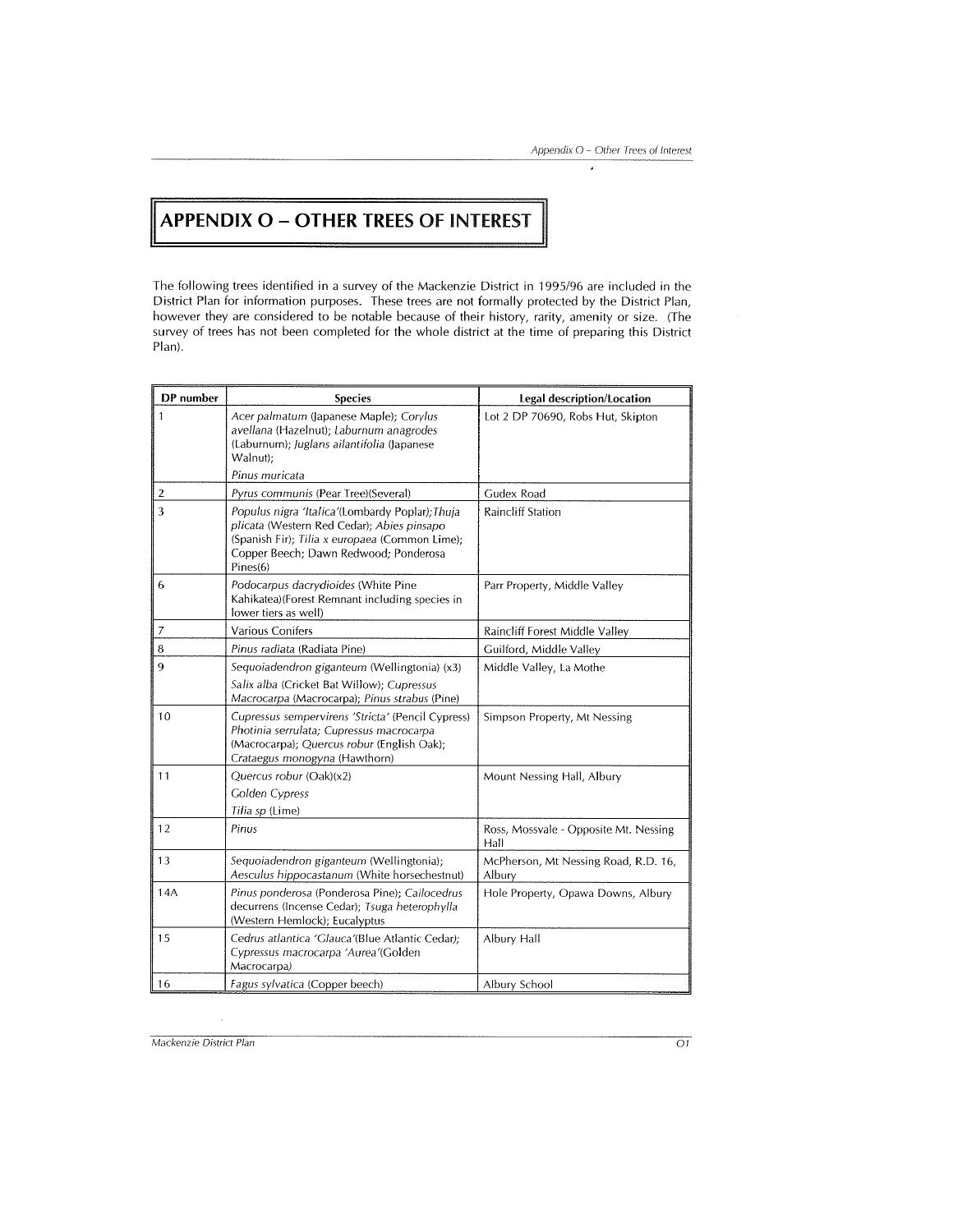| DP number | Species                                                                                                                                                                                                                                                                                                                                                                                                                                                                                                                                                                             | Legal description/Location                                     |
|-----------|-------------------------------------------------------------------------------------------------------------------------------------------------------------------------------------------------------------------------------------------------------------------------------------------------------------------------------------------------------------------------------------------------------------------------------------------------------------------------------------------------------------------------------------------------------------------------------------|----------------------------------------------------------------|
| 18        | Robinia pseudoacacia (Black Locust)                                                                                                                                                                                                                                                                                                                                                                                                                                                                                                                                                 | "Pig & Whistle" Old Albury Hotel,<br>Opawa Accommodation House |
| 19        | Cedrus atlantica (Blue Atlantic Cedar)                                                                                                                                                                                                                                                                                                                                                                                                                                                                                                                                              | Sec 35 SO 1523, Mona Vale School<br>Domain                     |
| 20A       | Plagianthus regius (Ribbonwood); Pinus; Picea<br>(Spruce); Larix (Larch); Sequoia sempervirens<br>(Coast Redwood); Podocarpus totara (Totara)(x3);<br>Sequoiadendron giganteum (Wellingtonia);<br>Populus yunnanensis (Yunnan Poplar);<br>Liriodendron tulipifera (Tulip Tree); Tilia (Lime);<br>Pinus radiata (Radiata Pine); Ulmus glabra<br>(Scotch Elm); Aesculus hippocastanum (White<br>Horsechestnut); Fraxinus<br>excelsior'Aurea'(Golden Ash); Juglans regia<br>(English Walnut); Ginkgo biloba (Ginkgo); Carya<br>(Hickory);Ulmus glabra camperdownii<br>(Camperdown Elm) | Johns' Property, Mona Vale                                     |
| 21        | Populus tremula (Poplar)                                                                                                                                                                                                                                                                                                                                                                                                                                                                                                                                                            | Mona Vale, Cave                                                |
| 22        | Chordospartium stevensonii (Weeping Broom);<br>Plagianthus regius (Ribbonwood); Eucalyptus<br>viminalis (Ghost Gum)                                                                                                                                                                                                                                                                                                                                                                                                                                                                 | Winter                                                         |
| 23        | Fagus sylvatica (English Beech); Quercus<br>robur(English Oak); Fagus sylvatica (English<br>Beech); Fagus purpurea (Copper Beech);<br>Quercus palustris (Pin Oak)                                                                                                                                                                                                                                                                                                                                                                                                                   | Cannington School                                              |
| 24        | Cedrus atlantica (Atlantic Cedar), Picea (Spruce)                                                                                                                                                                                                                                                                                                                                                                                                                                                                                                                                   | Rogers property                                                |
| 25        | Betula pendula (Silver Birch)                                                                                                                                                                                                                                                                                                                                                                                                                                                                                                                                                       | St. David Church, Cave                                         |
| 26        | Conifer Collection And Populus tremuloides<br>(Quaking Aspen)                                                                                                                                                                                                                                                                                                                                                                                                                                                                                                                       | Anderson Property, "Glendonald",<br>Albury, R.D. 16            |
| 27        | Pinus nigra (Corsican Pine); Thuja plicata<br>(Western Red Cedar); Pinus ponderosa<br>(Ponderosa Pine); Populus trichocarpa (Black)<br>Cottonwood)                                                                                                                                                                                                                                                                                                                                                                                                                                  | Te Ngawai School Site                                          |
| 28        | Sequoia sempervirens (Redwood) Pinus radiata,<br><i>Albies alba</i> (European Silver Fir)                                                                                                                                                                                                                                                                                                                                                                                                                                                                                           | Hope, Albury Park, No. 16 RD Albury                            |
| 29        | Cupressus macrocarpa (Golden Macrocarpa)                                                                                                                                                                                                                                                                                                                                                                                                                                                                                                                                            | Winscombe Hill Main Highway                                    |
| 30        | Sequoiadendron giganteum (Wellingtonia); Pinus<br>ponderosa (Ponderosa Pine); <i>Pinus radiata</i><br>(Radiata Pine) (Several of each)                                                                                                                                                                                                                                                                                                                                                                                                                                              | Ammunition Dump - Winscombe                                    |
| 31        | Carpinus betulis (Hornbeam); Fagus sylvatica<br>(English Beech); Tilia sp. (Lime); Quercus robur<br>(Oak)                                                                                                                                                                                                                                                                                                                                                                                                                                                                           | Woodlot Opposite Gorge Road                                    |
| 32A       | Cedrus atlantica (Atlantic Cedar)(x2);<br>Sequoiadendron giganteum (Wellingtonia)(x3);<br>Quercus robur (English Oak); Tilia cordata(Lime);<br>Palm (Several); Populus nigra 'Italica'(Lombardy<br>Poplar)                                                                                                                                                                                                                                                                                                                                                                          | Johnson, Strathconan Homestead                                 |
| 33        | Quercus coccinea (Scarlet Oak); Quercus cerris<br>(Turkey Oak); Fraxinus angustifolia (Narrow<br>leaved Ash)                                                                                                                                                                                                                                                                                                                                                                                                                                                                        | RES 4014. Mclean Park                                          |
| 34        | Chamaecyparis psifera (Sawara)                                                                                                                                                                                                                                                                                                                                                                                                                                                                                                                                                      | Pt RS 19490, Fairlie Cemetery                                  |
| 38        | Juglans regia (Walnut)                                                                                                                                                                                                                                                                                                                                                                                                                                                                                                                                                              | 23 Talbot Street, Fairlie                                      |

Mackenzie District Plan